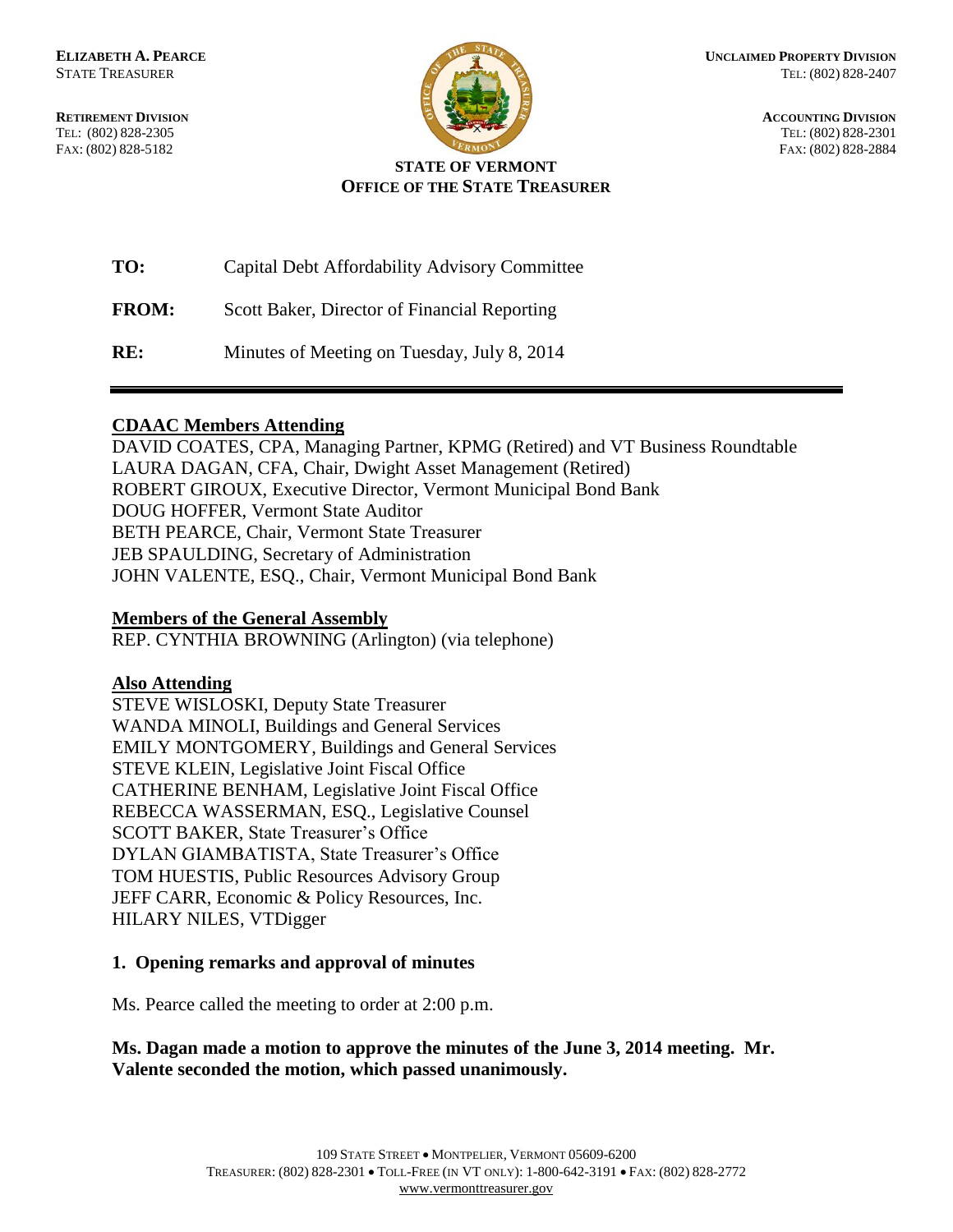## **2. History of methodology**

Mr. Hoffer noted that when comparing Vermont to other AAA rated states, Vermont scored favorably in several other metrics. He handed out a series of charts which demonstrated this.

Mr. Wisloski reviewed the charts from the package, showing the trend of outstanding debt over the last 20 years, noting that it has leveled off over the last four years or so. He also said that the Debt Per Capita has continued to increase in recent years, mainly because the population of Vermont has remained flat.

Mr. Wisloski explained that we compare Vermont's metrics with other states that have at least one triple A rating. This was a relatively stable group until 2007, but has seen many changes since then. Vermont was not a triple A state when we started making these comparisons.

Ms. Pearce said that the scenarios presented in the package are for discussion purposes only, and do not reflect recommended amounts of debt issuance.

Mr. Giroux commented that Vermont has a relatively high percentage of people over the age of 18 – those that are actual taxpayers who are repaying the debt. Ms. Pearce agreed and said that we should make a point to mention this to the rating agencies.

# **3. Rating agency feedback regarding Debt Per Capita**

Mr. Huestis said that he spoke to the three rating agencies regarding the weight that they place on Debt Per Capita measure. He said that the opinions varied; one agency does not focus on DPC at all, instead looking almost exclusively at Debt as % of Personal Income. Another agency reports DPC, but does not use in their new rating criteria, instead focusing on Debt as % of Operating Revenues. They do note in their ratings report that deterioration in the debt percentages could affect the rating. The third agency uses a more standardized method of rating, with the Debt and Liability Profile being one of five areas being reviewed, and representing 10% of the weighted value. Further, DPC is one of five sub-factors within this group, therefore representing 2% of the overall ratings score.

### **4. Review of pro-forma debt projections through 2025**

Mr. Wisloski reviewed the four different pro forma debt projections which were included in the packet, emphasizing that these were for discussion only and not intended as recommendations. The four projections assumed issuance of \$105.05 million in fiscal year 2015, representing all currently authorized but not issued debt, and then:

1. Continued issuance of \$79.95 million per year for the ten fiscal years from 2016 through 2025. This results in DPC constraint being exceeded indefinitely, debt as percent of personal income (DPI) of 2.3% in 2020, and an increase in debt service as a percent of revenue (DSPR) from 4.2% to 5.3%.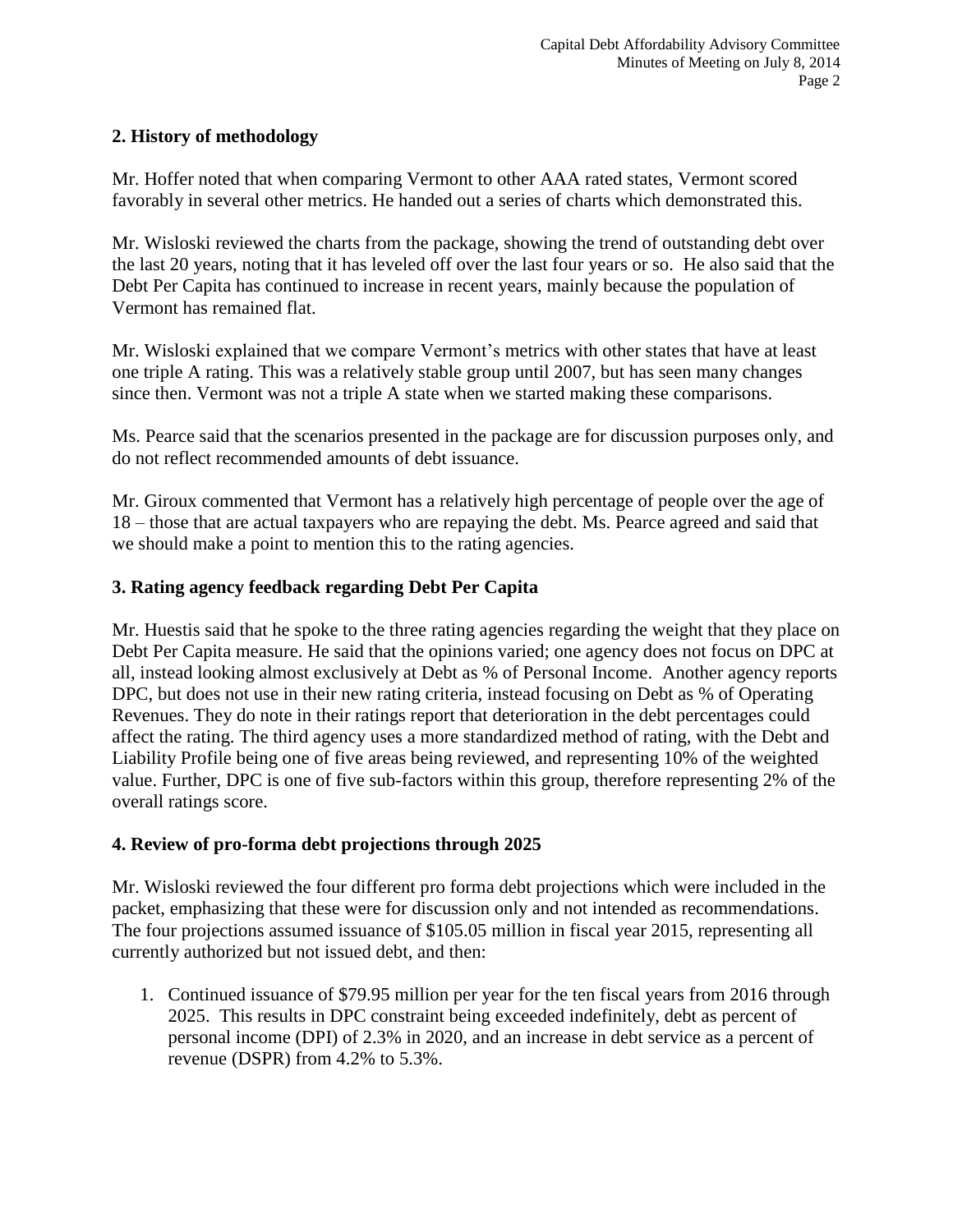- 2. Issuance of \$61.75 million annually through 2025. This scenario exceeds the DPC until 2025, the final year of the ten year projection.
- 3. Issuance of \$65.55 million annually through 2025, using a peer group comprised of states with two double A ratings. This exceeds the DPC constraint until 2018, or the end of the next biennium (fiscal years 2016-2017).
- 4. Issuance of \$71 million annually through 2025, using a peer group comprised of states with two double A ratings. This scenario exceeds the DPC constraint until 2020, or until the end of the next two biennial sessions.

Mr. Spaulding suggested that we look at possibly including other indicators.

Mr. Hoffer said that as other states have scale back on their debt issuance, they will also be cutting back on their infrastructure spending. At some point this trend will reverse.

Ms. Pearce commented that the focus should be on how much debt we can reasonably afford.

# **5. Discussion of economic impact of capital spending**

Mr. Carr explained that there are different job responses based on the type of capital spending. Some uses, such as road paving do not lead to the creation of a large number of jobs, while home building leads to many more. Capital spending also produces different results in different locations. There is a high degree of benefit to the areas where the projects are located. He also said when borrowing, the first year or two results in the most beneficial activity. The remaining 18 years of so have a negative economic impact. A recent analysis of the 2012 capital budget showed 650 jobs created in 2012 and 450 in 2013. However, it was followed by a loss of 100- 200 jobs per year for the next 18 years.

Mr. Hoffer commented that besides the jobs issue, the assets which are produced are very important to the state.

### **6. Public Comment and Adjournment**

Representative Browning presented a memorandum on Green Mountain Care to the Committee. Ms. Pearce thanked Rep. Browning for her thoughtful memo, which she had sent to the Committee in advance, which reflected her thoughts on what the Committee should consider regarding the publically funded Green Mountain Care program.

Mr. Spaulding remarked that she raised some very appropriate questions, and that the team has on their list of considerations. He said that the plan to move to a universally funded public health care has been brought up on all of the calls with the rating agencies, so they are well aware of the issue.